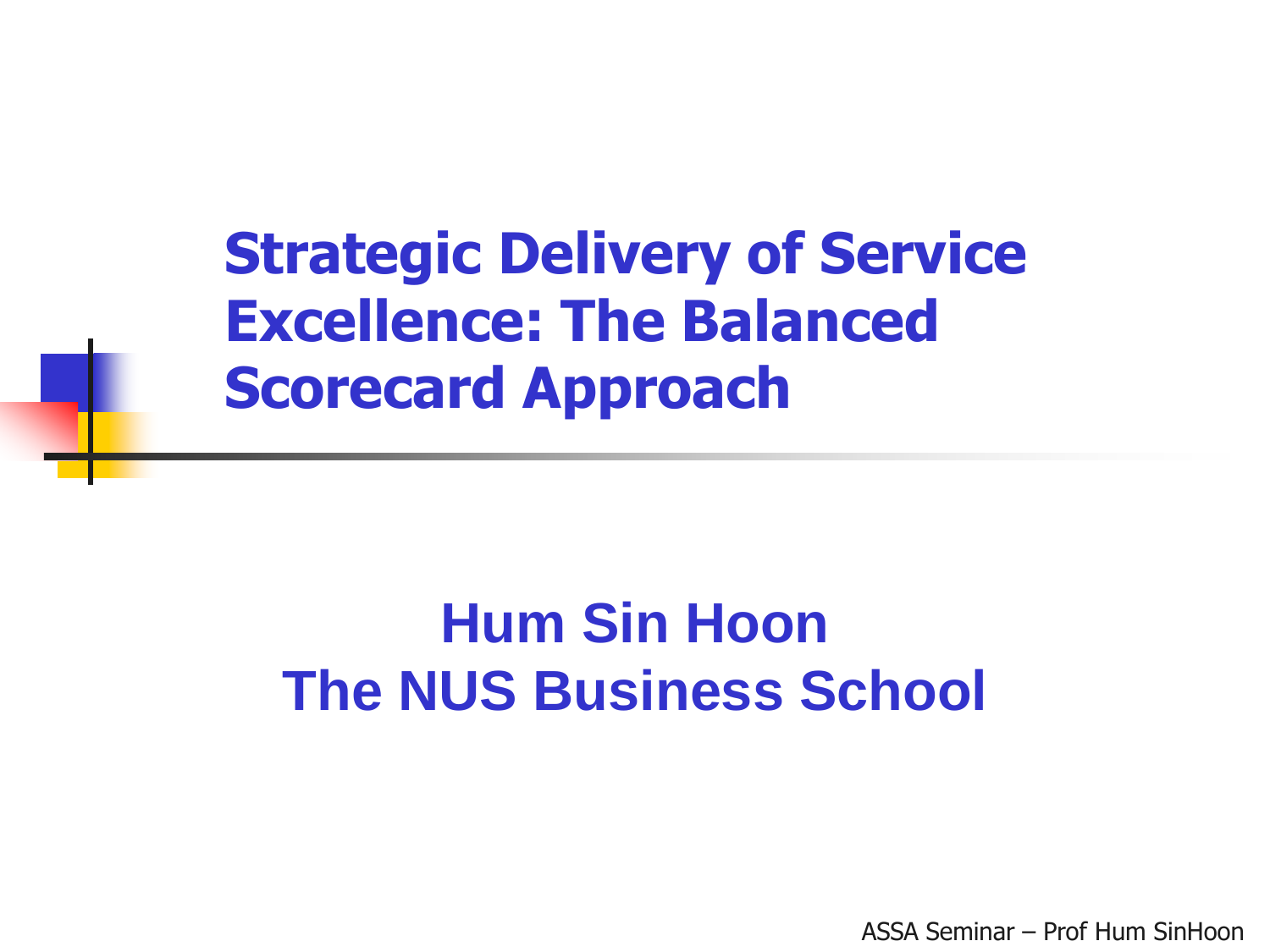## **Pursuit of Service Excellence: Progression of Thinking and Practices**

- **Traditional: Service Excellence on the Ground** 
	- **Tactical; Low-Level; Staff-Dependent**
- Japanese Approach: CI and TQM
	- **Derational/Marginal Improvements; SOPs; Emphasis** on Quality Culture; Program
- **Process Reengineering: BPR and Breakthroughs** 
	- **Quantum Improvements; Disruptive; Periodical**
- Service Excellence As Strategic Thrust
	- **Becoming A Service Strategy-Focused Organisation**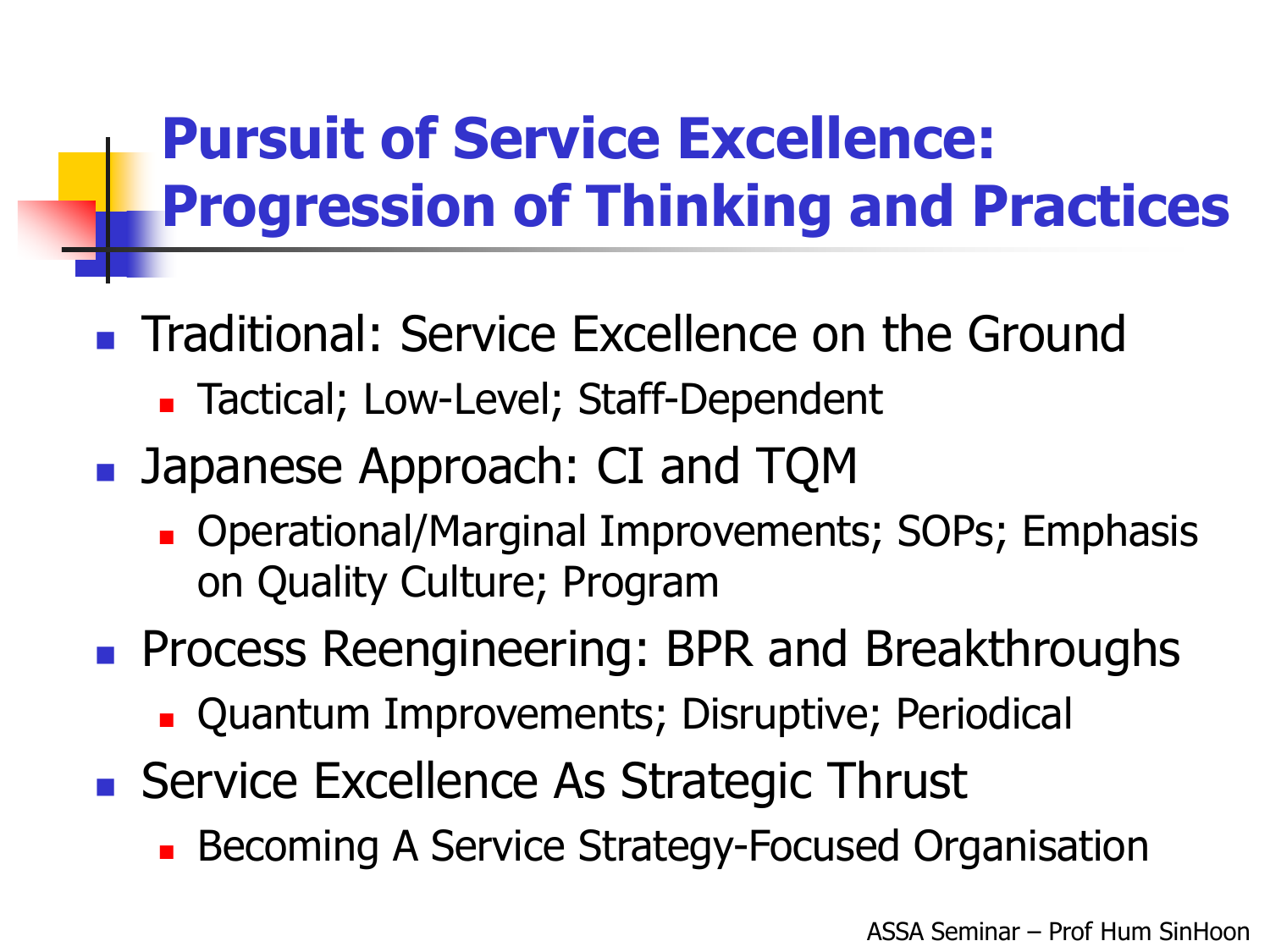## **Strategic Management for Organisations**

- **Strategic Management: must start with a Vision** (where you want to go)
- **Then follow through with a <b>Strategy** (what you must do to get to where you want to go)
- **Strategic Management of Service Excellence:** Building a **Service Excellence-Based Vision**  and Executing a **Service Excellence Strategic Thrust**
- **Becoming a** *Service Strategy-Focused* **Organisation**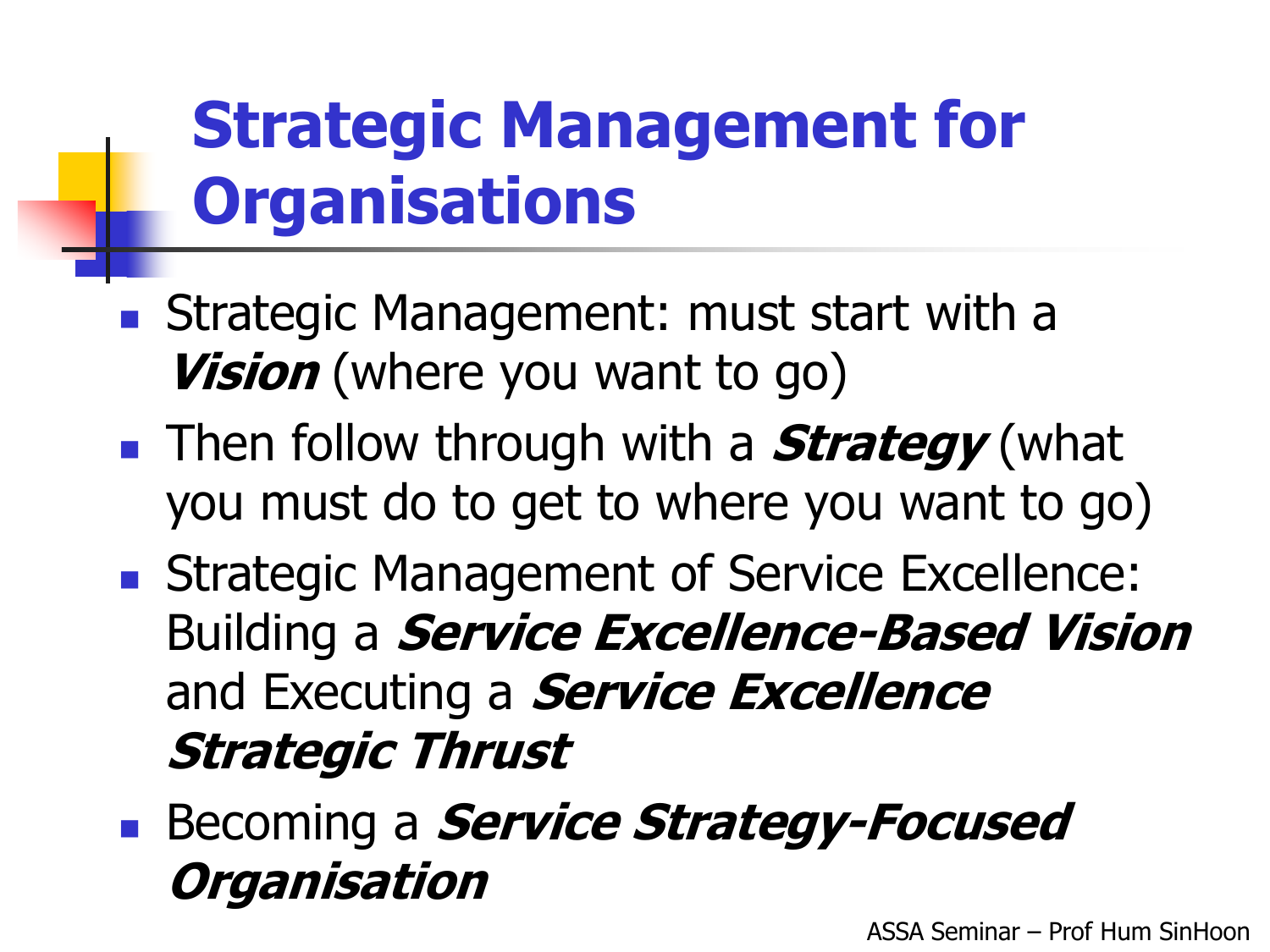## **Strategic Management for Organisations**

- Implementation of Strategy: needs to be managed through Measures
- **The Balanced Scorecard:** a powerful and helpful Strategy Management and **Measurement System**
- **The BSC: a Strategic Approach Towards Service** Excellence; helps to build the Service Strategy-**Focused Organisation**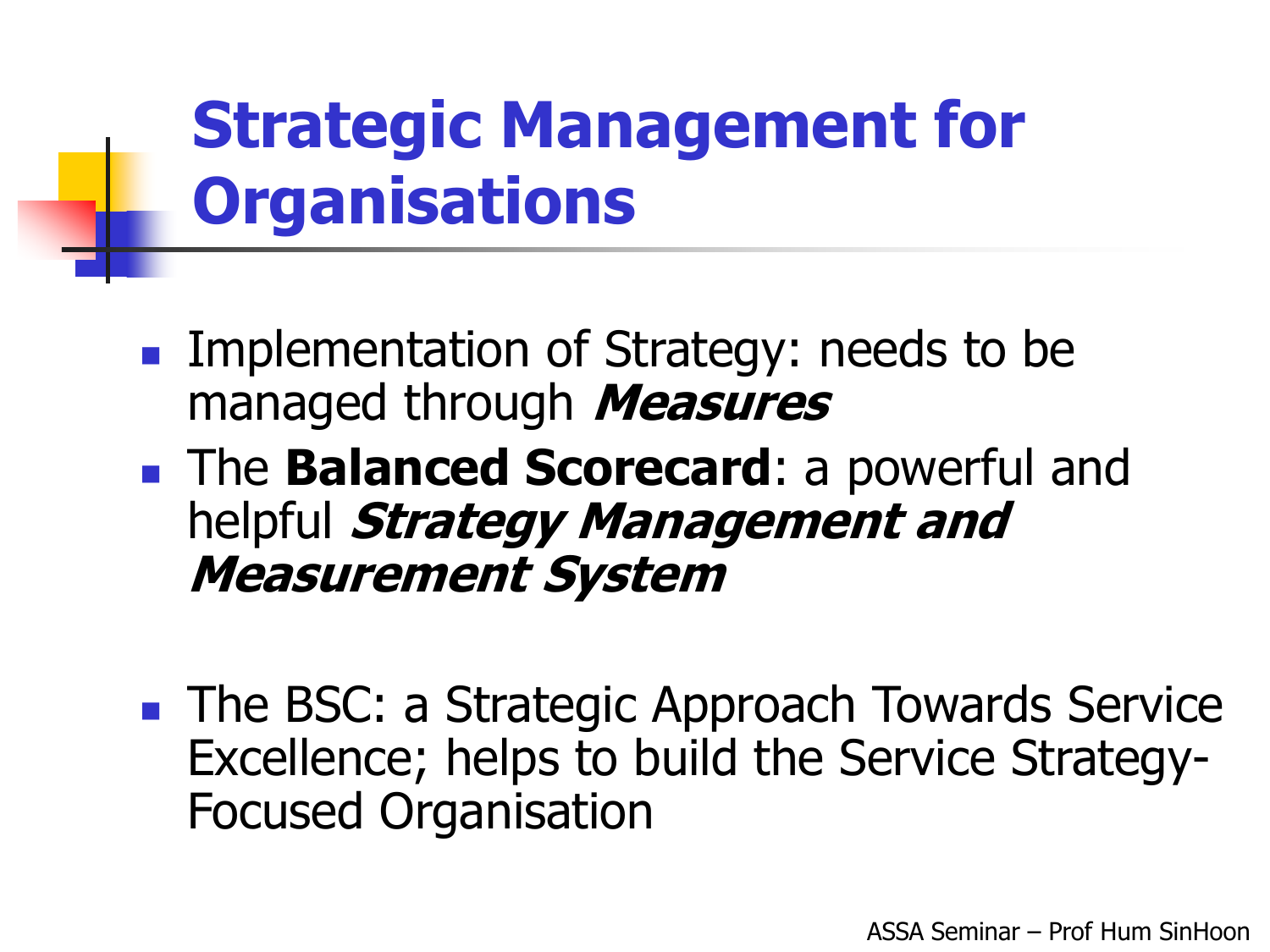## **BSC As Strategic Management System: The Fundamental Concepts**

- **Four Basic Ideas in a Balanced** Scorecard
- **BSC as a Measurement System**
- **BSC as a Strategy Management System**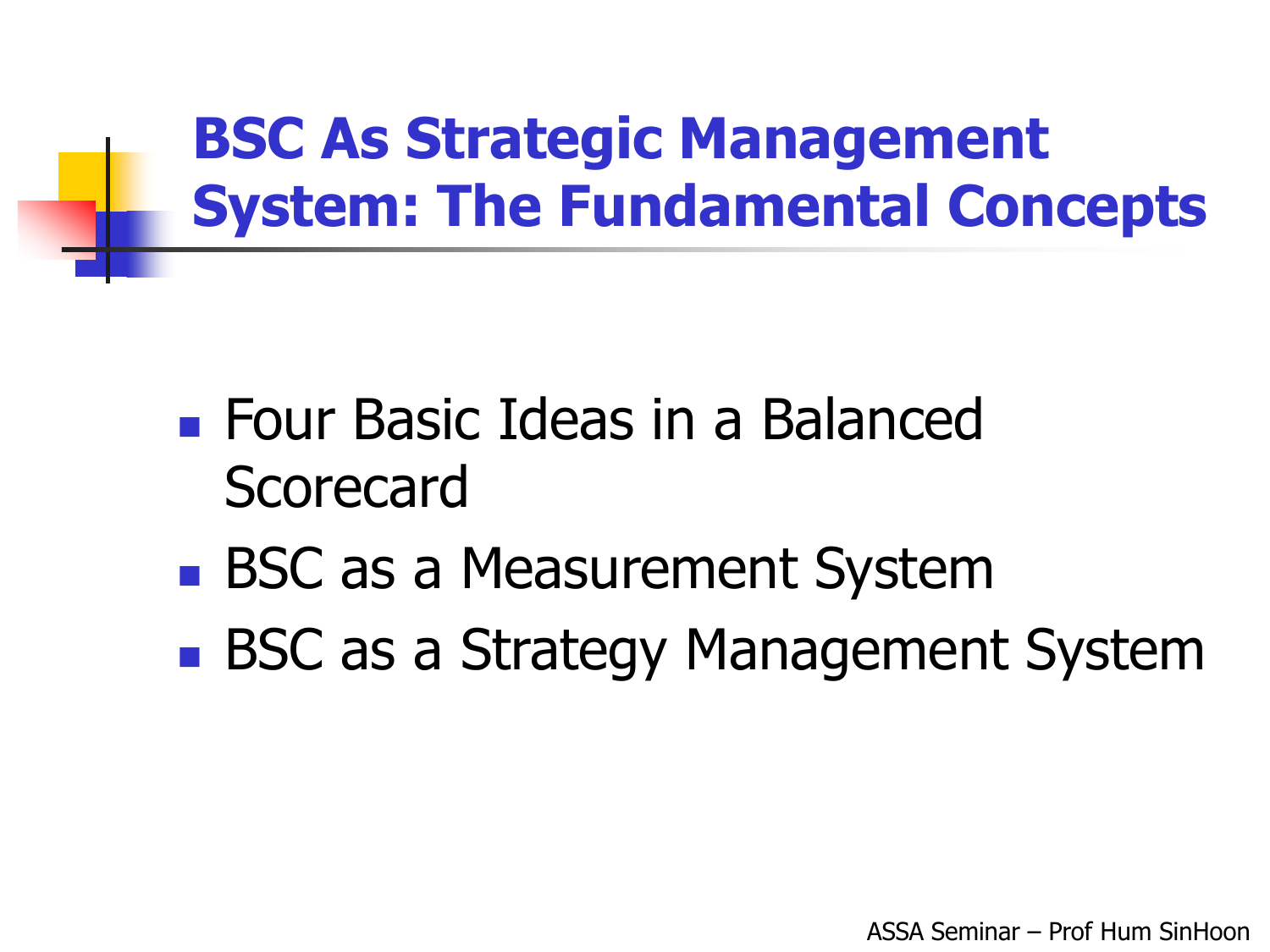## **What is a Balanced Scorecard?**

- **Einancials versus Non-financials**
- Short term versus Long term
- **Qutcomes versus Drivers**
- Generics versus Strategy-specifics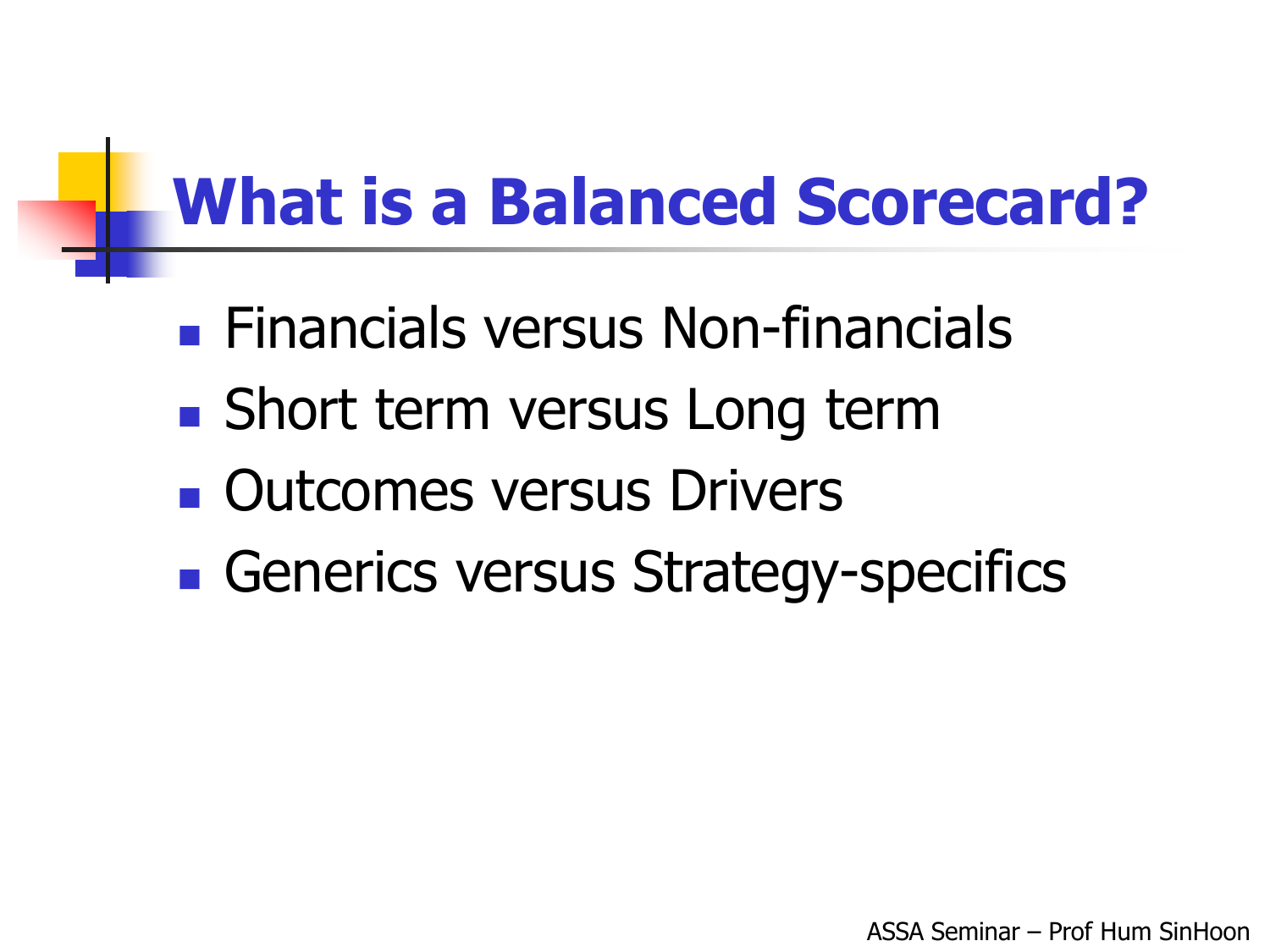

#### **A Balanced Measurement Framework**

- **Four Perspectives**
- **Short Term Versus Long Term**
- **Financial Versus Operational**
- **Outcomes/Lags Versus Drivers/Leads**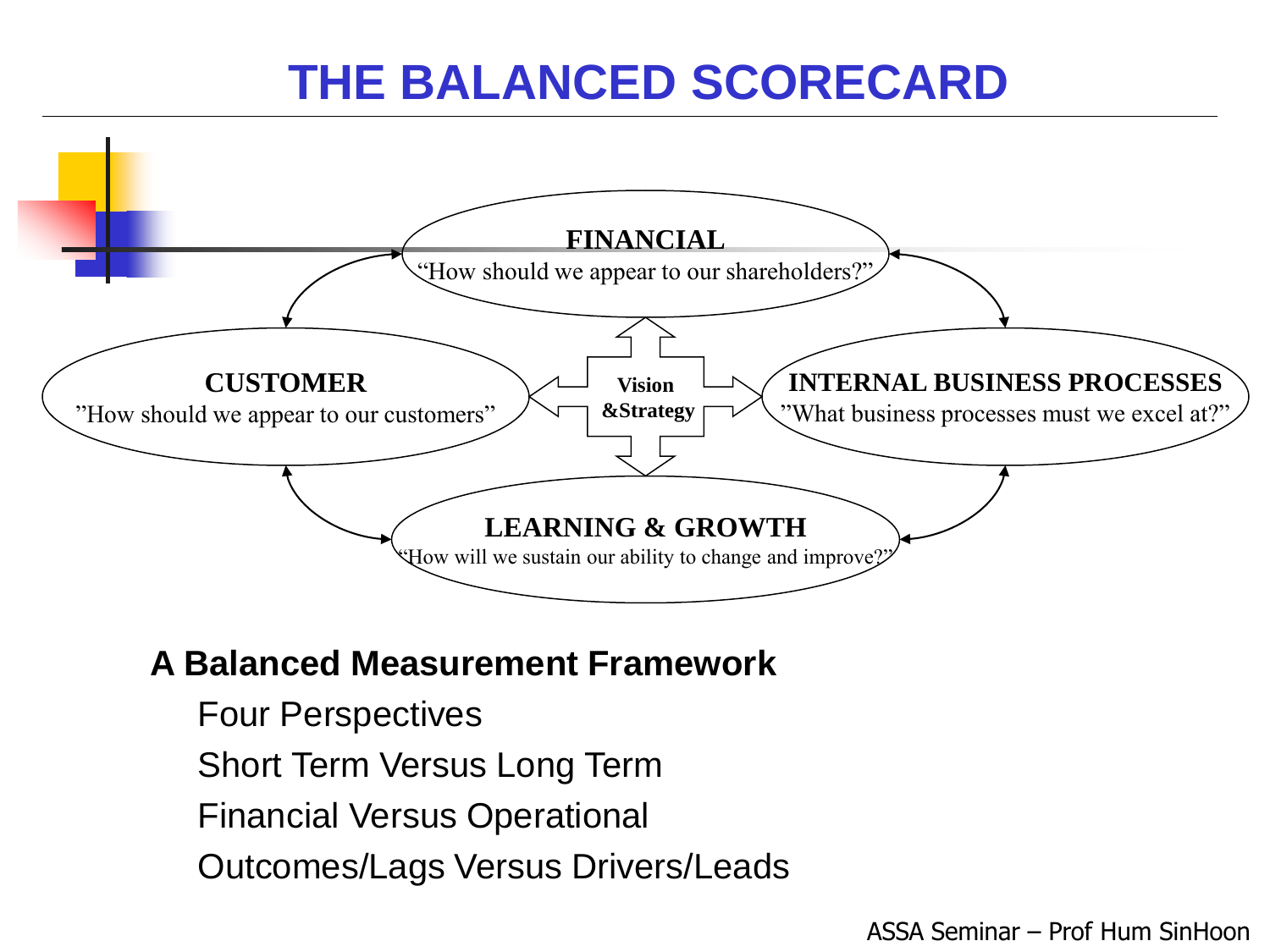

#### **A Strategic Management System**

- **Translates Vision and Strategy**
- **Coherent and Linked Set of Measures**
- **Generic and Strategy-specific Measures**
- Not dealing with control, but Communication, Information and Learning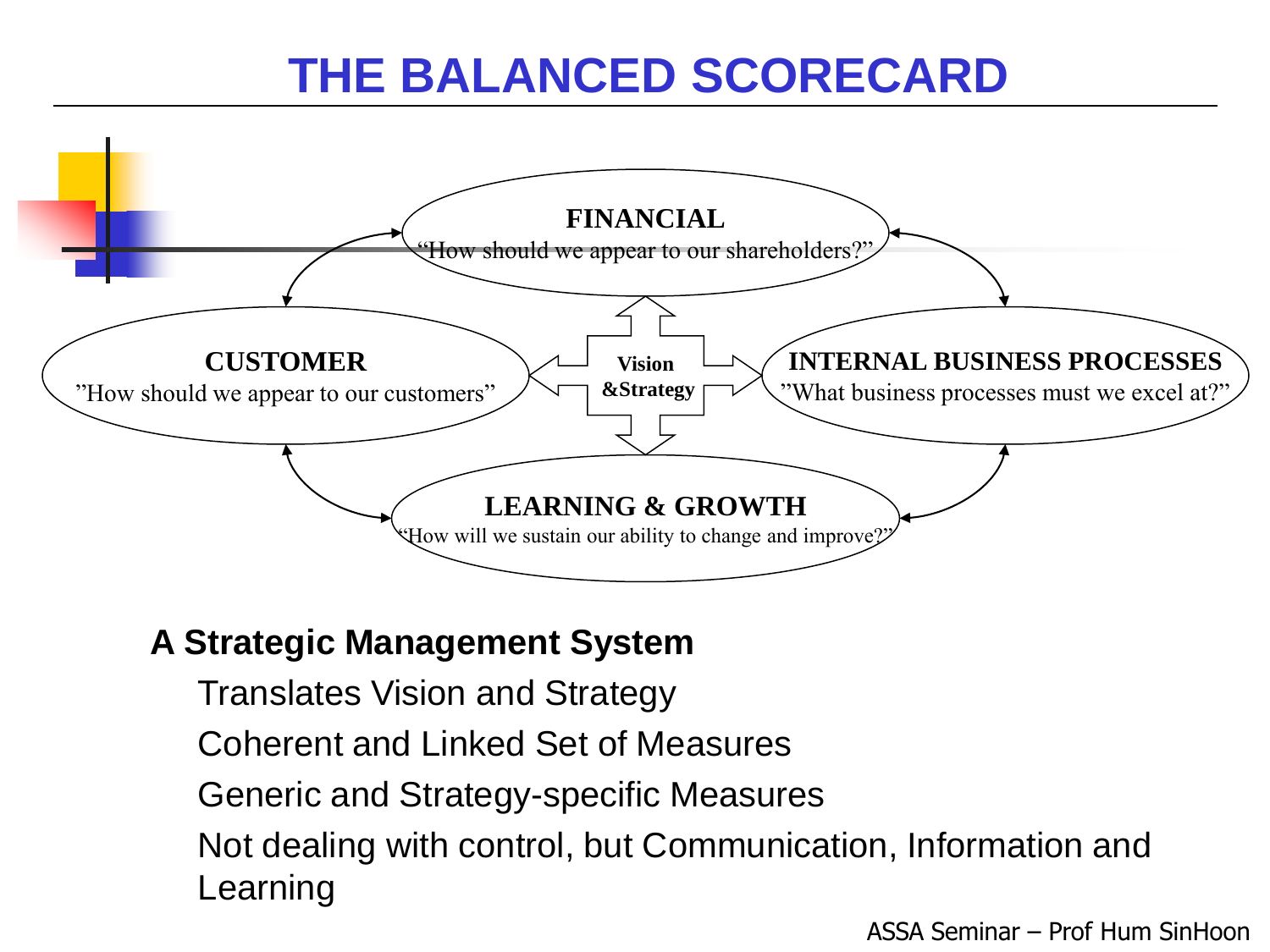#### **The BSC As Strategy Management System: The Overall Operational Template**

**Vision:**

**Strategy:**

| <b>Strategic Objectives</b>                    |                 | Lag          |               | Lead            |              |               | <b>Programmes</b> |
|------------------------------------------------|-----------------|--------------|---------------|-----------------|--------------|---------------|-------------------|
|                                                | <b>Measures</b> | <b>Score</b> | <b>Target</b> | <b>Measures</b> | <b>Score</b> | <b>Target</b> |                   |
| <b>Financial Perspective</b>                   |                 |              |               |                 |              |               |                   |
|                                                |                 |              |               |                 |              |               |                   |
|                                                |                 |              |               |                 |              |               |                   |
|                                                |                 |              |               |                 |              |               |                   |
|                                                |                 |              |               |                 |              |               |                   |
| <b>Customer Perspective</b>                    |                 |              |               |                 |              |               |                   |
|                                                |                 |              |               |                 |              |               |                   |
|                                                |                 |              |               |                 |              |               |                   |
|                                                |                 |              |               |                 |              |               |                   |
|                                                |                 |              |               |                 |              |               |                   |
| <b>Internal Business Processes Perspective</b> |                 |              |               |                 |              |               |                   |
|                                                |                 |              |               |                 |              |               |                   |
|                                                |                 |              |               |                 |              |               |                   |
|                                                |                 |              |               |                 |              |               |                   |
|                                                |                 |              |               |                 |              |               |                   |
|                                                |                 |              |               |                 |              |               |                   |
| <b>Learning and Growth Perspective</b>         |                 |              |               |                 |              |               |                   |
|                                                |                 |              |               |                 |              |               |                   |
|                                                |                 |              |               |                 |              |               |                   |
|                                                |                 |              |               |                 |              |               |                   |
|                                                |                 |              |               |                 |              |               |                   |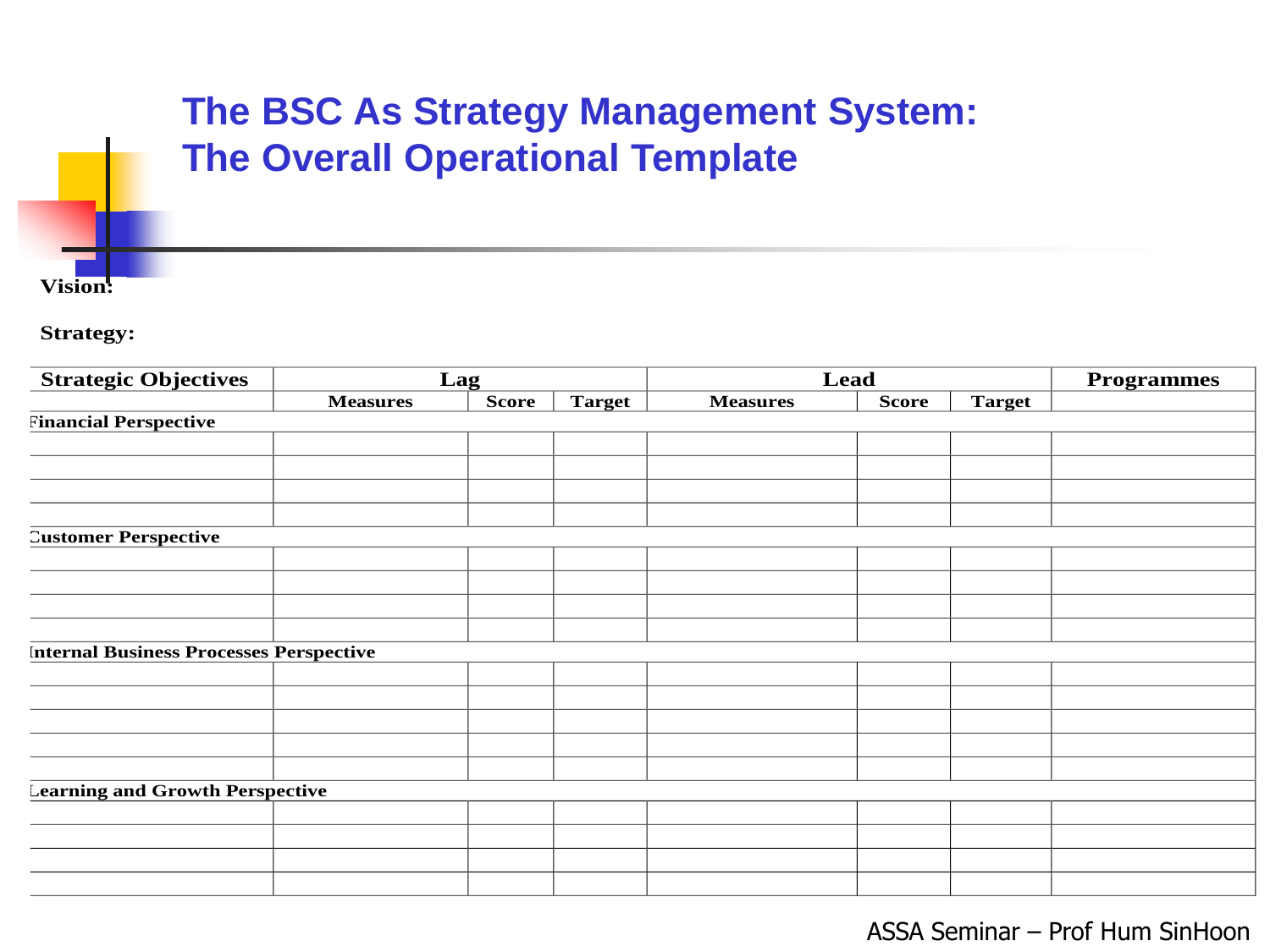#### The BSC As Strategy Management System: **The Overall Operational Template**

Programmes

**Annual Work Plan Schedule** 

**Budget**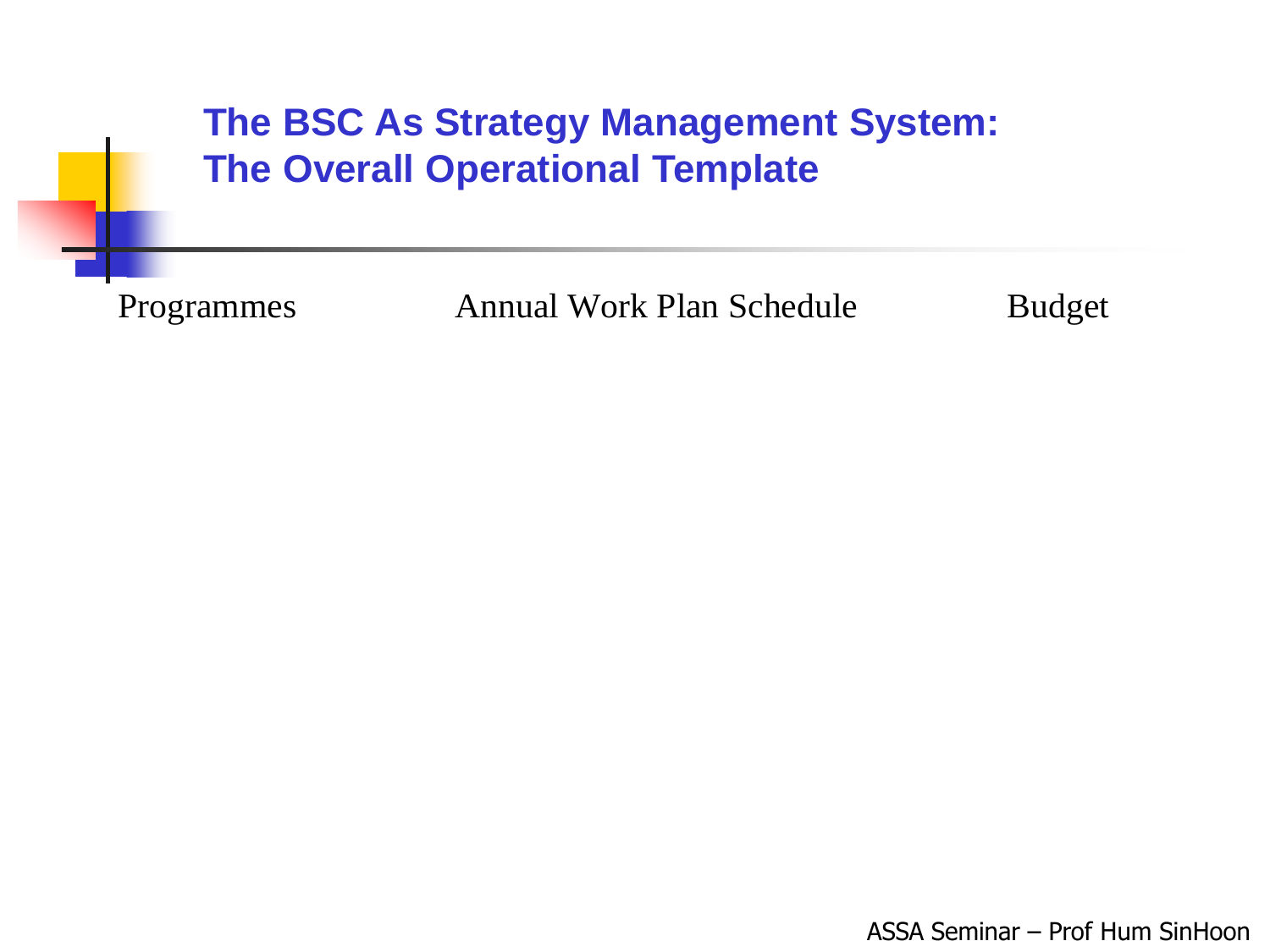#### **BALANCED SCORECARD EXAMPLE: INSURANCE INDUSTRY**

 $\blacksquare$ 

|  | <b>Strategic Objectives</b>                  | <b>Core Outcome Measures</b><br>(Lag Indicators) | <b>Performance Drivers</b><br>(Lead Indicators)    |
|--|----------------------------------------------|--------------------------------------------------|----------------------------------------------------|
|  | <b>Financial Perspective</b>                 |                                                  |                                                    |
|  | F1 - Meet Shareholders' Expectations         | Return on Equity<br><b>Combined Ratio</b>        |                                                    |
|  | F2 - Improve Operating Performance           |                                                  |                                                    |
|  | F3 - Achieve Profitable Growth               | <b>Business</b><br>Portfolio Mix                 |                                                    |
|  | F4 - Reduce Shareholder Risk                 | Catastrophic<br>Losses                           |                                                    |
|  | <b>Customer Perspective</b>                  |                                                  |                                                    |
|  | C1 - Improve Agents' Performance             | Acquisition/Retention<br>(vs. plan)              | <b>Agency Performance</b><br>vs. Plan              |
|  | C2 - Satisfy Target Policyholders            | Acquisition/Retention<br>(by segment)            | Policyholder<br><b>Satisfaction Survey</b>         |
|  | <b>Internal Perspective</b>                  | Business Mix (by segment)                        |                                                    |
|  | 11 - Develop Business in Target Markets      |                                                  | Business Development vs. Plan                      |
|  | I2 - Underwrite Profitably                   | Loss Ratio                                       | <b>Underwriting Quality Audit</b>                  |
|  | I3 - Align Claims with the Business          | Claims Frequency &<br>Severity                   | Claims Quality Audit                               |
|  | 14 - Improve Productivity                    | <b>Expense Ratio</b>                             | <b>Headcount Movement</b>                          |
|  |                                              |                                                  | <b>Managed Spending</b>                            |
|  | <b>Learning Perspective</b>                  |                                                  |                                                    |
|  | L1 - Upgrade Staff Competencies              | <b>Staff Productivity</b>                        | Staff Development vs. Plan                         |
|  | L2 - Improve Access to Strategic Information |                                                  | Strategic IT Availability<br>$\mathbf{r}$<br>1.3.7 |

Source: Kaplan and Norton (1996)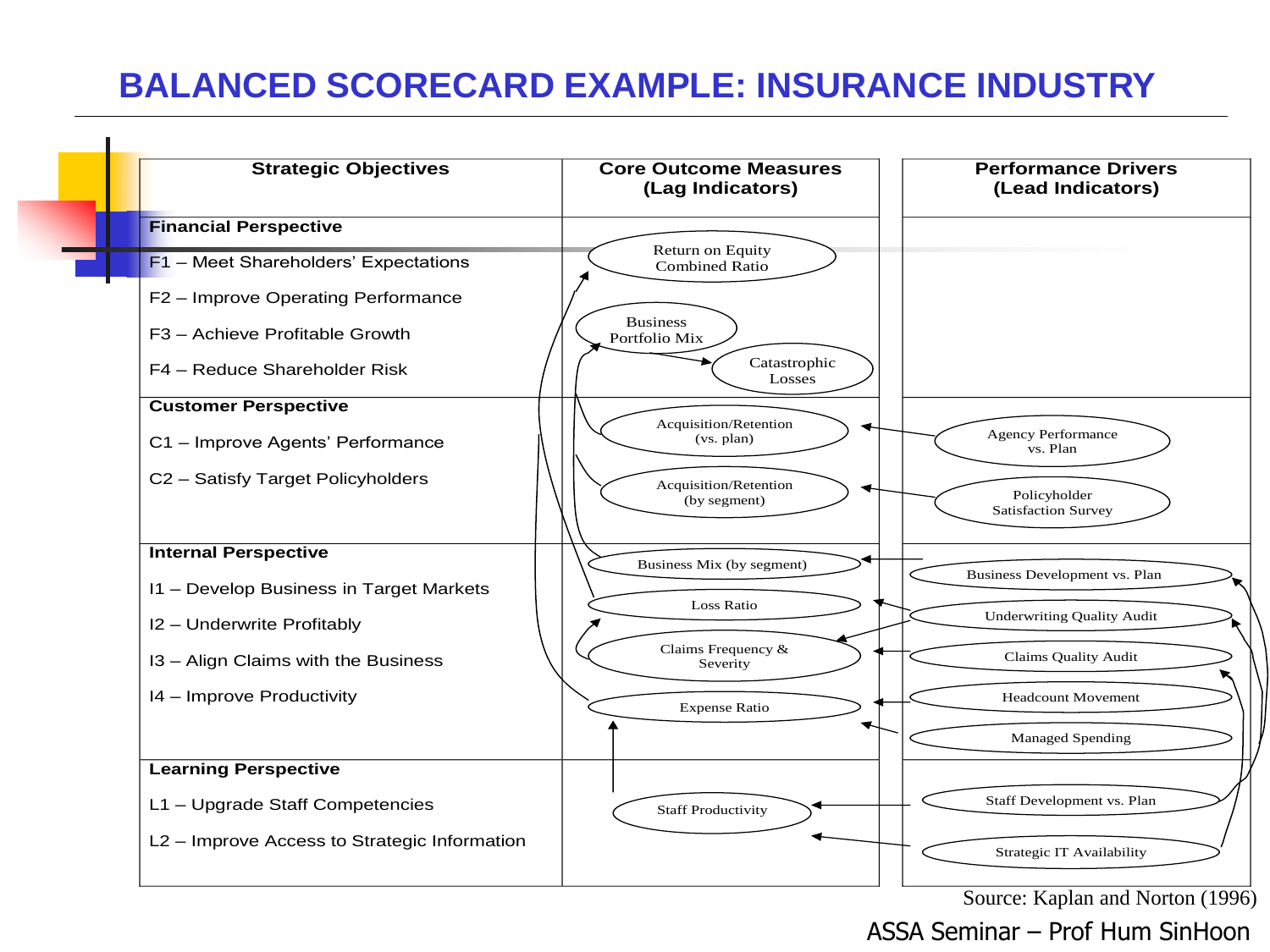#### **BALANCED SCORECARD EXAMPLE: HOSPITALITY EXAMPLE**

т

|                                        | <b>Strategic Measurements</b>      |                                            |  |  |
|----------------------------------------|------------------------------------|--------------------------------------------|--|--|
| <b>Strategic Objectives</b>            | <b>Lag Indicators</b>              | <b>Lead Indicators</b>                     |  |  |
| Einancial                              |                                    |                                            |  |  |
| F1 - Improve Revenue                   | % Growth in Total Revenue          |                                            |  |  |
|                                        | <b>New Product Revenue</b>         |                                            |  |  |
| F2 - Improve Cost                      | Operating Costs per room           |                                            |  |  |
| <b>Effectiveness</b>                   | Labour Cost (% GOP)                |                                            |  |  |
| <b>Customer</b>                        |                                    |                                            |  |  |
| C1 - Increase Customer                 | <b>Customer Satisfaction Index</b> | Number of Contacts/Meetings with           |  |  |
| Satisfaction                           |                                    | Guests by GRO                              |  |  |
| C <sub>2</sub> – Increase Satisfaction | Customer Retention (% of           |                                            |  |  |
| "After the Sale"                       | <b>Repeat Customers)</b>           |                                            |  |  |
| <b>Internal</b>                        |                                    |                                            |  |  |
| 11 - Create Innovative Products        | <b>Number of New Products</b>      | <b>Product Development Cycle Time</b>      |  |  |
| I2 - Cross-Sell Products               | <b>Cross-Sell Ratio</b>            | <b>Hours with Account Decision Makers</b>  |  |  |
| 13 - Minimize Operational<br>Problems  | <b>Number of Complaints</b>        | <b>Number of Process Reviews</b>           |  |  |
| 14 - Responsive Service                | <b>Request Fulfilment Time</b>     | New Usage of Guest History System          |  |  |
| Learning                               |                                    |                                            |  |  |
| L1 - Encourage Employee                | Number of Employee                 | <b>Number of Social Interaction Events</b> |  |  |
| Participation                          | <b>Suggestions</b>                 |                                            |  |  |
| L <sub>2</sub> – Enhance Employee      | <b>Employee Satisfaction Index</b> | Number of Internal Promotions to           |  |  |
| Satisfaction                           |                                    | <b>Key Positions</b>                       |  |  |
| L3 - Promote Employee                  | <b>IT Literacy Rate</b>            | % of Budget on Training &                  |  |  |
| <b>Training &amp; Development</b>      |                                    | Development                                |  |  |
| L4 - New Knowledge Creation            | Number of Improvement Ideas        | Number of Ideas under Review               |  |  |
|                                        | Implemented                        | ASSA Seminar - Prof Hum SinHoon            |  |  |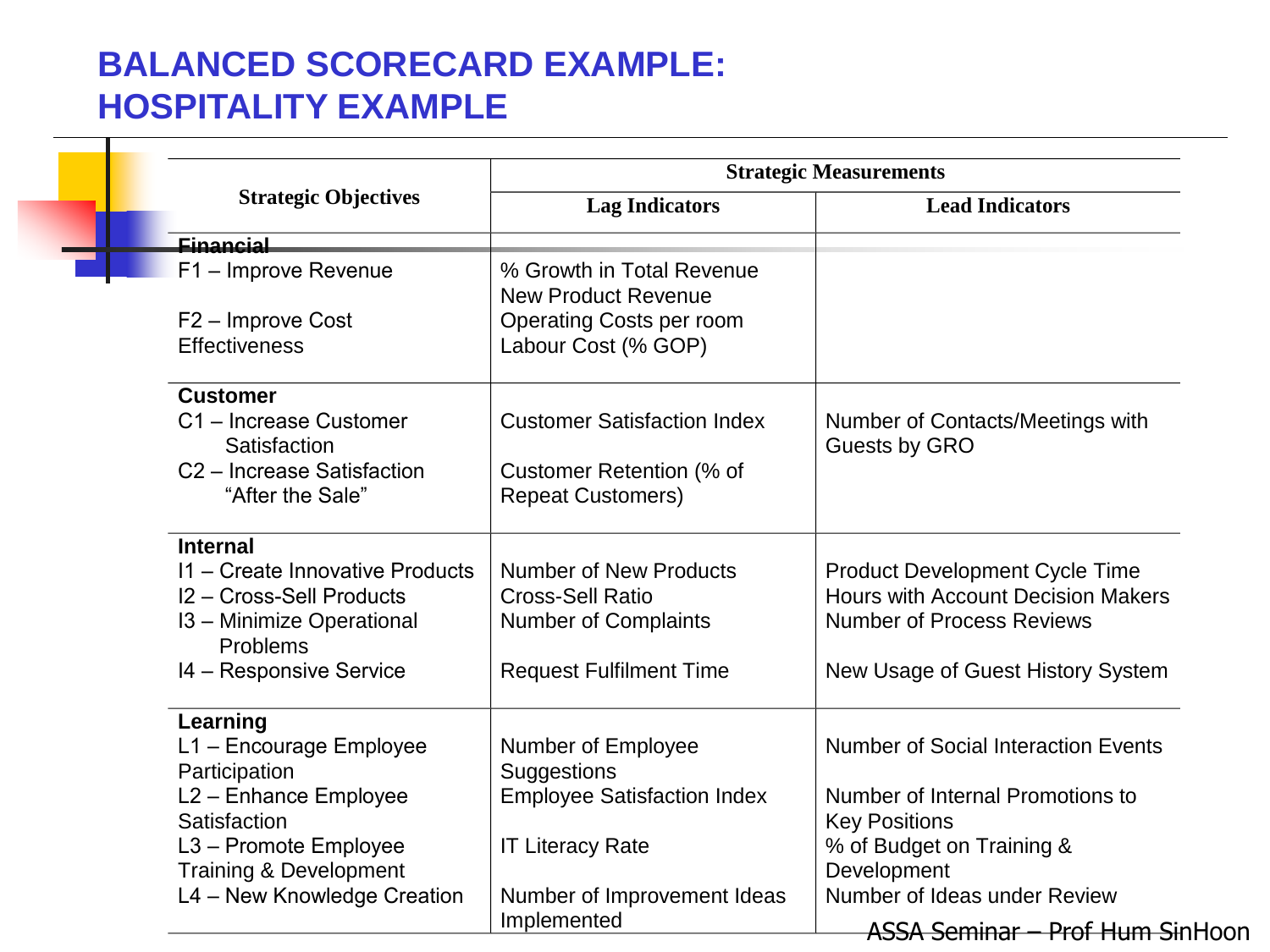## **BSC: Key Benefits**

## **Clear Vision & Strategy Statements** Description of Keywords Allows for Comm throughout Org Can be very Powerful & Energizing Transforms Top Mgt & Rest of Org

### **Participation & Ownership By Key People**

ASSA Seminar – Prof Hum SinHoon The BSC Building Process Helps Chance to Create Common Future Especially when Cascaded to next Levels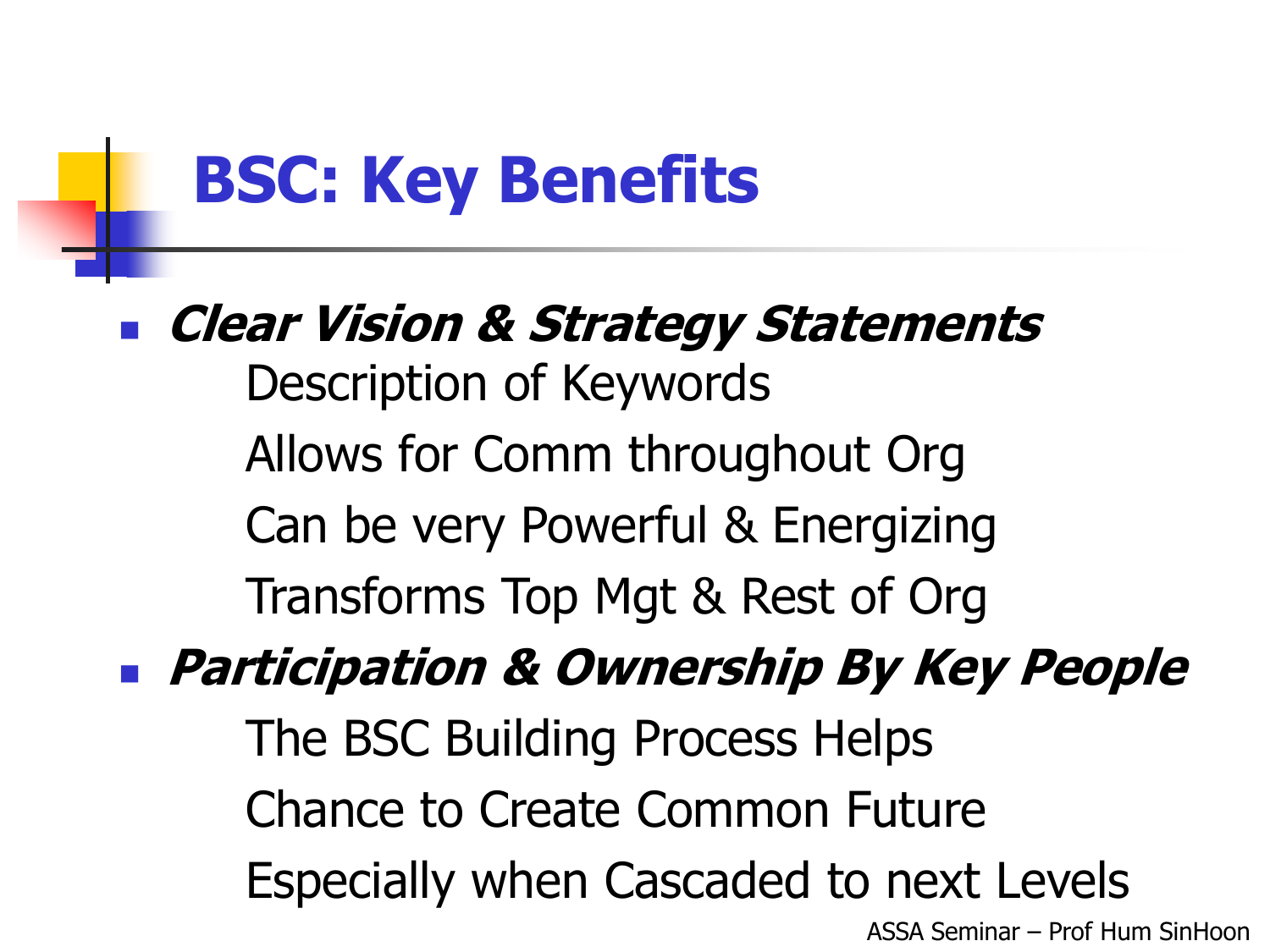## **BSC: Key Benefits**

### **Coherent, Intuitive & Logical Framework**

Understandable Operational Comprehensive

Central in Mgt Planning & Review

### **Operational Review & Analysis**

**Scores versus Targets Relationships amongst Measures/Scores** Insights & Learning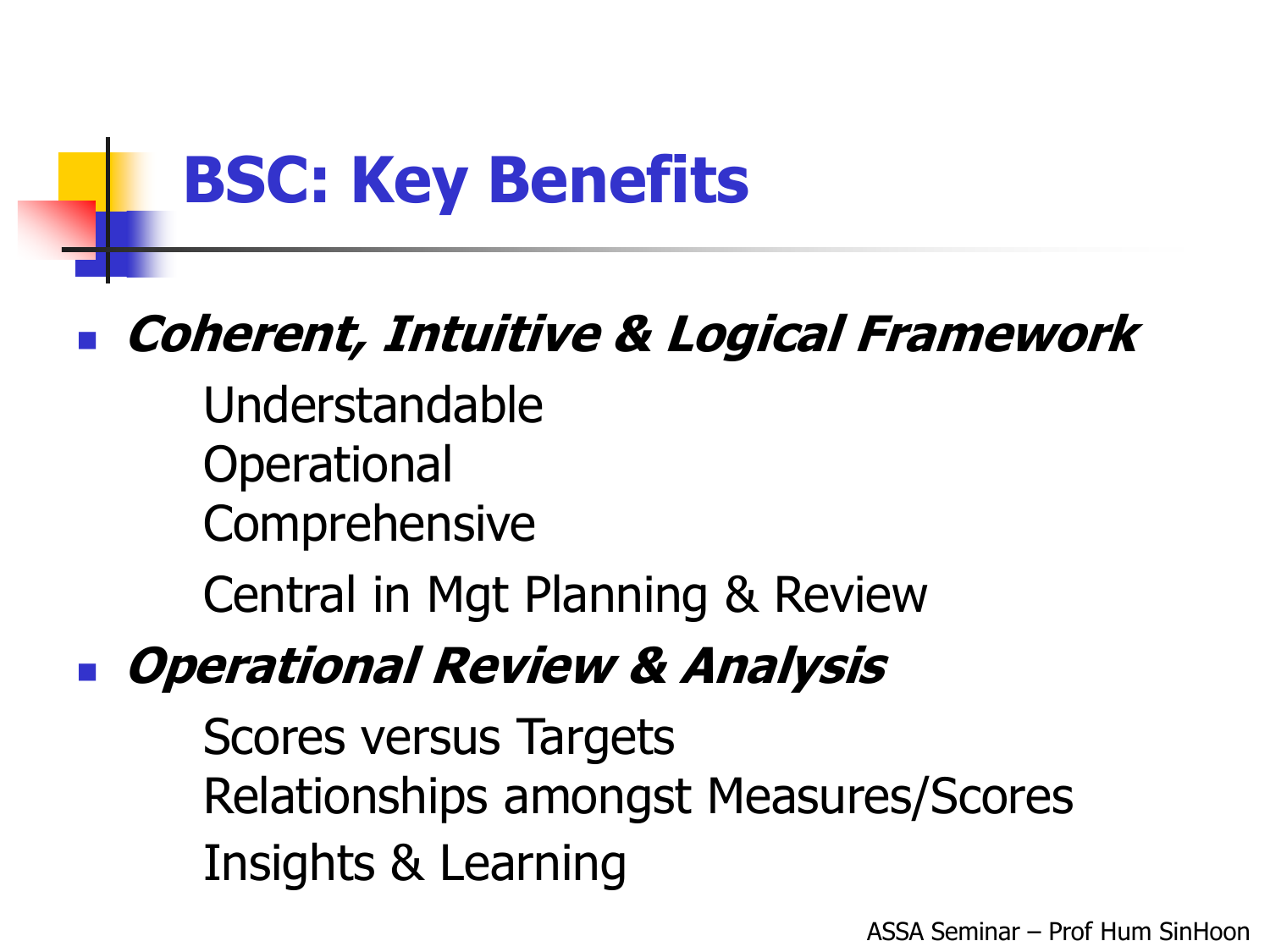# **BSC Implementation: Walk your BSC**

 **Make Strategy Everyone's Everyday Job** Relentlessly using BSC to Communicate Strategy; Motivate People to Execute Strategy; Link Rewards/Bonus to BSC

### **Make Strategy Your Ongoing Management Process**

Use BSC to Drive Programs, Work Plans, Budget/Resource Allocation, Mgt Reviews

#### **Becoming a Service Strategy-Focused Organisation**

Develop Service Excellence-Based Vision and Strategy; Build BSC to Translate and Implement Vision & Strategy; Strategic Management of Service Excellence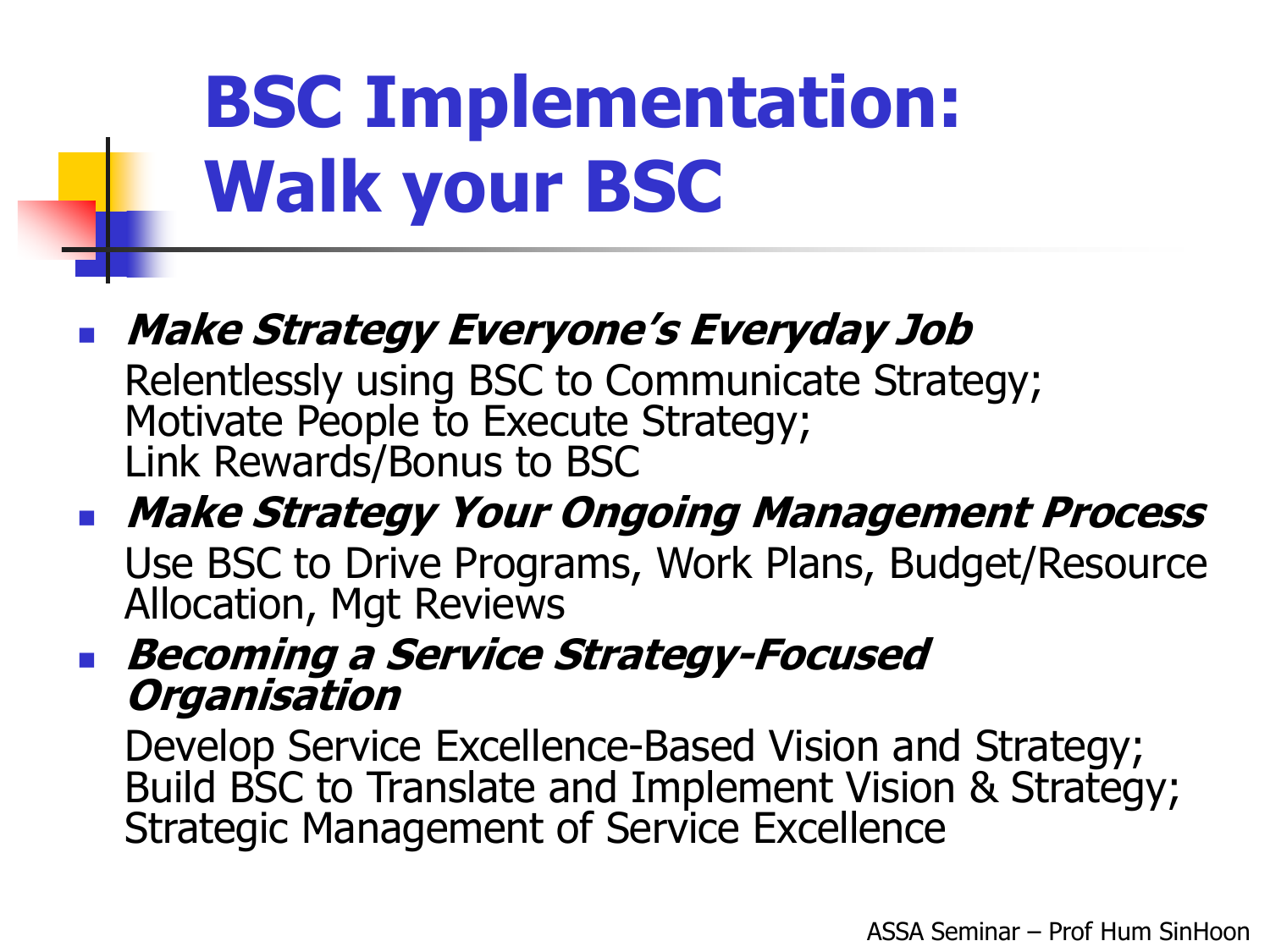#### **THE BALANCED SCORECARD PROCESS**

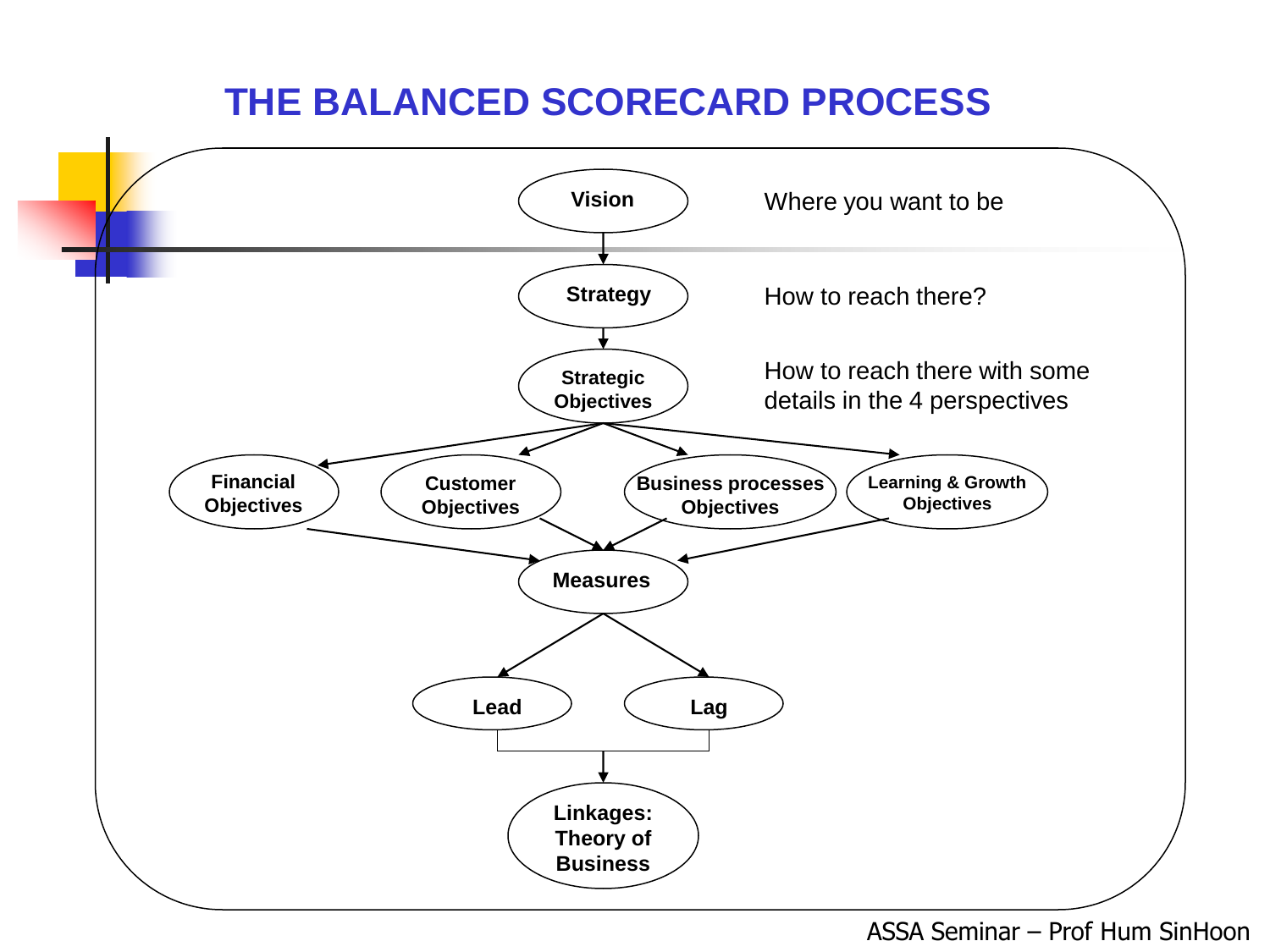### **The BSC Adoption and Creation Process: A 4-Stage Framework**

Stage 1: BSC Teaching Workshop & Vision and Strategy Clarification

Stage 2: Identifying Strategic Objectives and Measures

Stage 3: Fine-tuning Strategic Objectives and Measures & Formulation of Implementation Plan

Stage 4: Finalisation of BSC and Implementation Plan